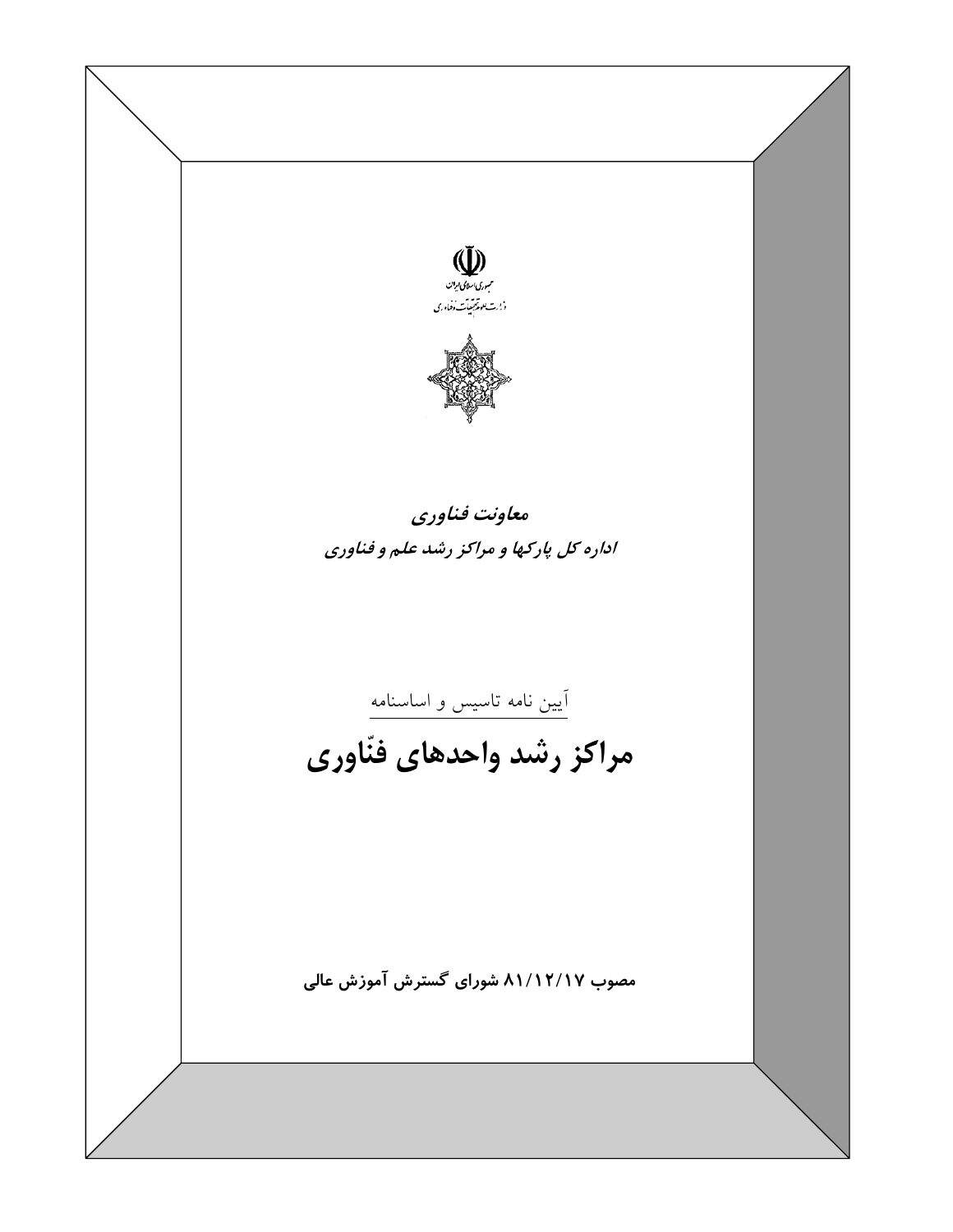| دفتر مراکز رشد و پارک های علم و فنّاوری | وزارت علوم ، تحقیقات و فنّاوری                                                                                |
|-----------------------------------------|---------------------------------------------------------------------------------------------------------------|
|                                         | معاونت فنّاوري                                                                                                |
|                                         | فهرست مطالب                                                                                                   |
| $\sum_{i=1}^{n}$                        | ١- آیین نامه تاسیس و راه اندازی مراکز رشد واحدهای فنّاوری سیسی است ٣<br>۲– اساسنامه مراکز رشد واحدهای فنّاوری |
|                                         |                                                                                                               |
|                                         |                                                                                                               |
|                                         |                                                                                                               |
|                                         |                                                                                                               |
|                                         |                                                                                                               |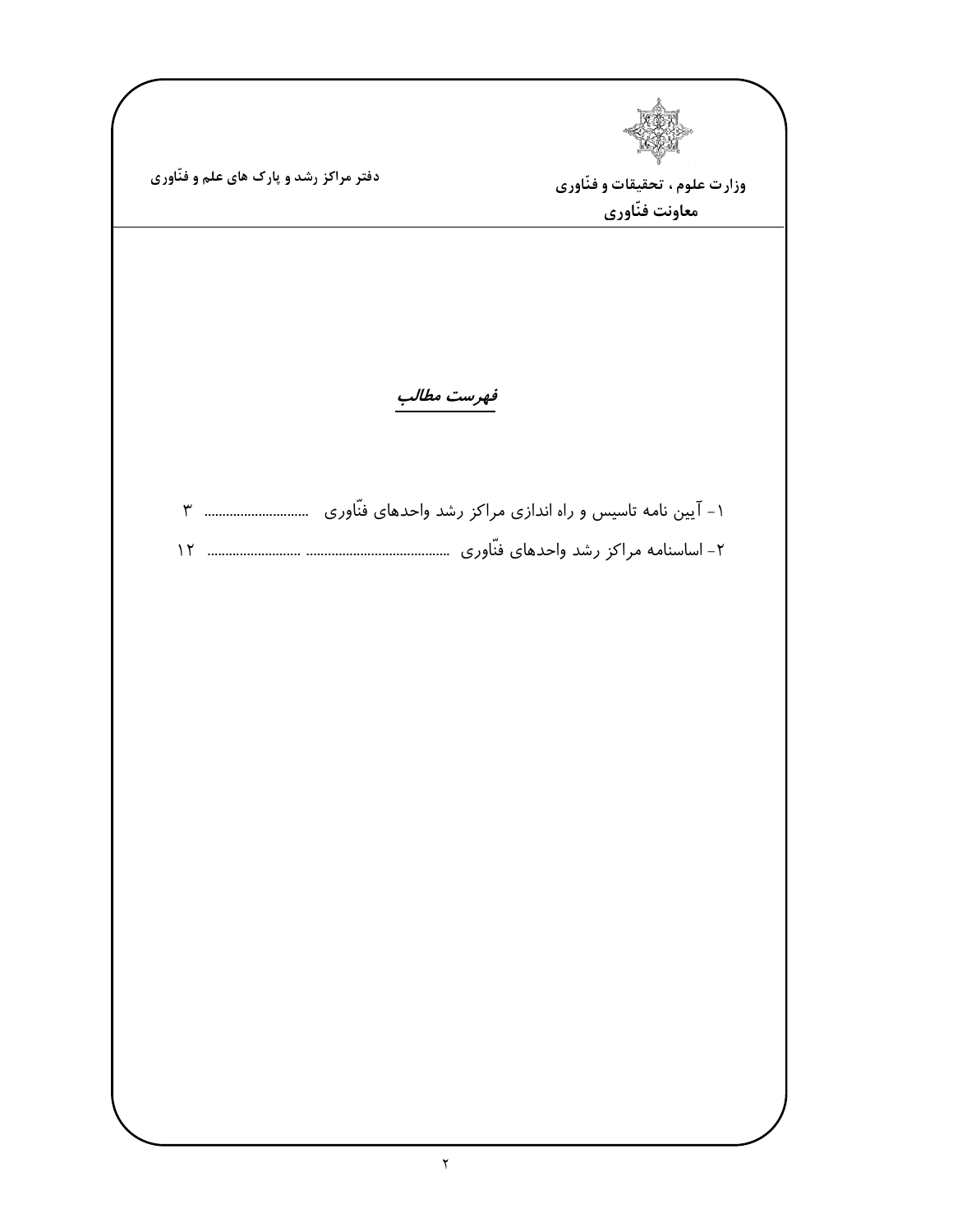وزارت علوم ، تحقيقات و فنّاوري معاونت فنّاوري

## آیین نامه تاسیس و راه اندازی مراکز رشد واحدهای فنّاوری (انکوباتورها)

مقدمه

شر *کت*های کوچک و متوسط فنّاوری ٰ در رونق اقتصادی، توسعه فنّاوری و به تبع آن، کارآفرینی نقش بسیار موثری دارند. توسعه این شرکتها در گرو ایجاد زیرساختهای لازم برای کاهش خطرپذیری آنها در دوران شروع فعالیت خود میباشد. یکی از مهمترین این زیرساخت ها، مراکز رشد واحدهای فنّاوری <sup>۲</sup> است. مرکز رشد واحدهای فنّاوری برای کارآفرینان و واحدهای کوچک و متوسطی که با تکیه بر علم و فنّاوری دارای ایده های محوری قابل تجاری شدن هستند، برای مدت چند سال اطلاعات و مشاورههای ضروری و نیز خدمات و تجهیزات مناسب را برای رشد و ارتقای آنها ارایه داده و آنها را برای حضور مستقل و موثر در صحنه فنّاوری کشورآماده می کند. تاسیس مراکز رشد مطابق این آیین نامه و با تصویب وزارت علوم، تحقیقات و فناوری صورت می گیرد. در این آیین نامه، «مرکز رشد واحدهای فناوری» به اختصار «مرکز رشد» نامیده می شود. ماده ۱ $-$  تعاریف ۱-۱ مرکز رشد: مرکزی است تحت مدیریت متخصصین حرفه ای که با ارائه خدمات حمایتی از ایجاد و توسعه حرفههای جدید توسط کارآفرینانی که در قالب واحدهای نوپای فعال در زمینه های مختلف منتهی به فنّاوری ِ متشکل شده اند و اهداف اقتصادی مبتنی بر دانش و فن دارند، پشتیبانی می کند. این خدمات شامل موارد زیر است: تامین محل کار (به صورت اجاره) خدمات آزمایشگاهی، کارگاهی واطلاع رسانی

> **SMEs: Small and Medium size Enterprises** Incubators \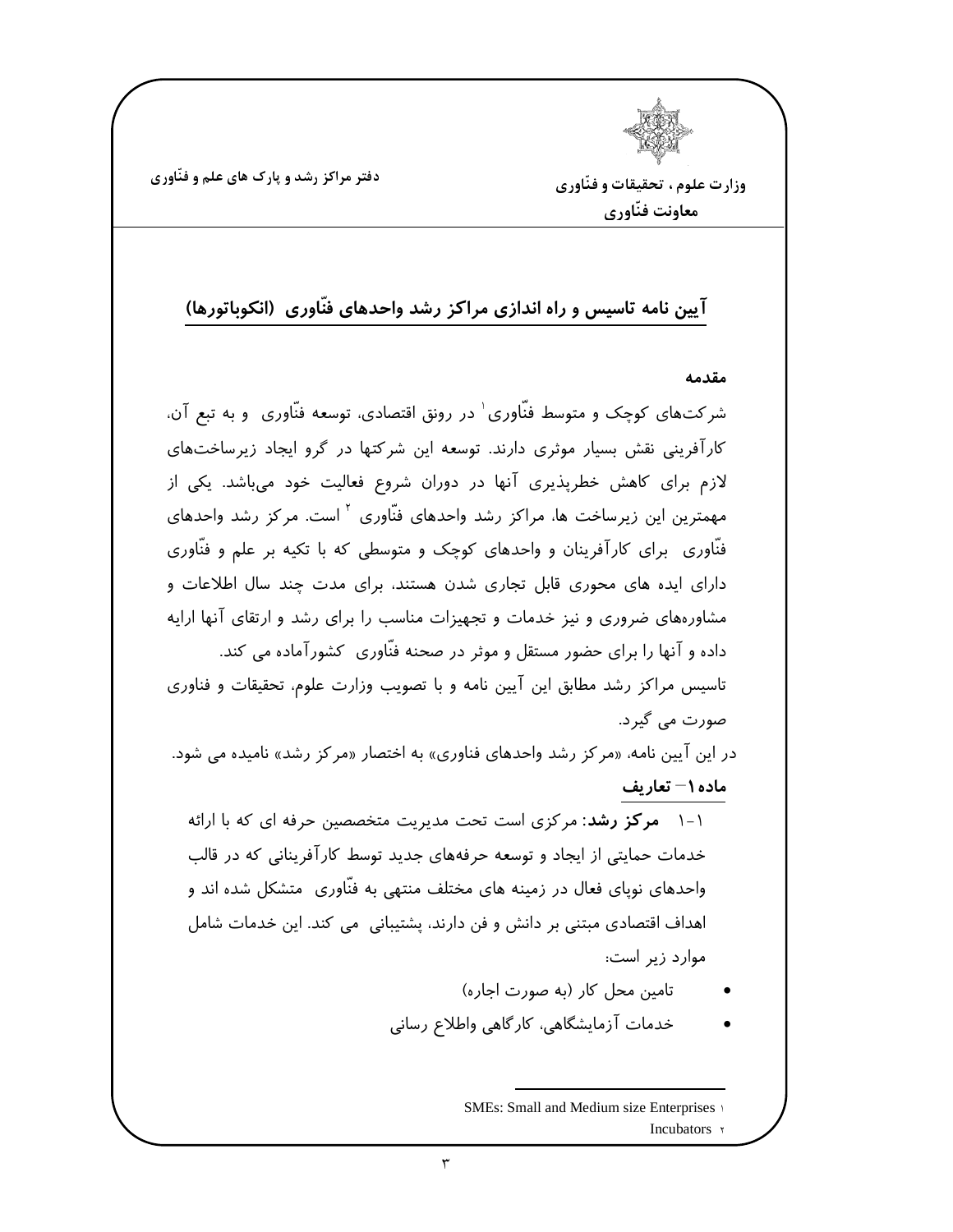وزارت علوم ، تحقيقات و فنّاوري معاونت فنّاوري خدمات مديريتي، حقوقي، مالي، اعتباري، پروژه پابي و بازاريابي آموزش های تخصصی ویژه و مشاوره سایر خدمات مرتبط با توسعه، رشد و ارتقای واحدهای فناوری **سازمان موسس (متقاضی**): سازمانی است که مرکز رشد را تاسیس نموده و  $Y - 1$ تامین اعتبارات آن را از مجاری دولتی و غیر دولتی بعهده می گیرد. **واحدهای فنّاوری :** واحدهای دارای هویت حقوقی مستقل از مرکز رشد  $\mathsf{r}-1$ بوده که با توجه به اساسنامه و یا سایر اسناد قانونی در زمینه تحقیقات کاربردی و توسعه|ي، طراحي مهندسي، مهندسي معكوس، انتقال فنَّاوري ، ارائه خدمات تخصصي و فعالیت در جهت تجاری کردن نتایج تحقیقات فعالیت می نمایند. این واحدها منجمله شامل شرکتهای خصوصی، واحدهای تحقیق و توسعه صنایع، و یا مراکز تحقیقاتی وابسته به دانشگاه ها یا دستگاه های اجرایی هستند.

۱-۴ دوره رشد مقدماتی: دوره ای حداکثر ۶ ماهه است که در آن، به افراد و یا گروه های مستعدی که دارای ایده های نوآورانه صنعتی هستند، مشاوره و آموزشهای لازم برای آشنایی با بازار، شناسایی گروه کاری، تثبیت ایده کاری و ایجاد هویت های حقوقی مستقل داده می شود. در صورت موفقیت در این دوره مقدماتی و کسب هویت مستقل حقوقی، واحدهای نوپا می توانند متقاضی اسکان رسمی در مرکز رشد شوند. زمان این دوره با تصویب مدیر مرکز رشد تا ۹ ماه قابل افزایش است. ۱-۵ بخش رشد مقدماتی (Pre-Incubator): بخشی از مرکز رشد است که در آنجا دوره رشد مقدماتی بر گزار می گردد. ۱–۶ **دوره رشد**: دوره ای است حداکثر ۳ ساله که طی آن واحدهای فنّاوری مستقر در مر کز رشد به معیارهای رشد یافتگی دست یافته و پس از آن از مرکز رشد خارج می شوند. زمان این دوره با تصویب هیات امنا تا ۵ سال قابل افزایش است.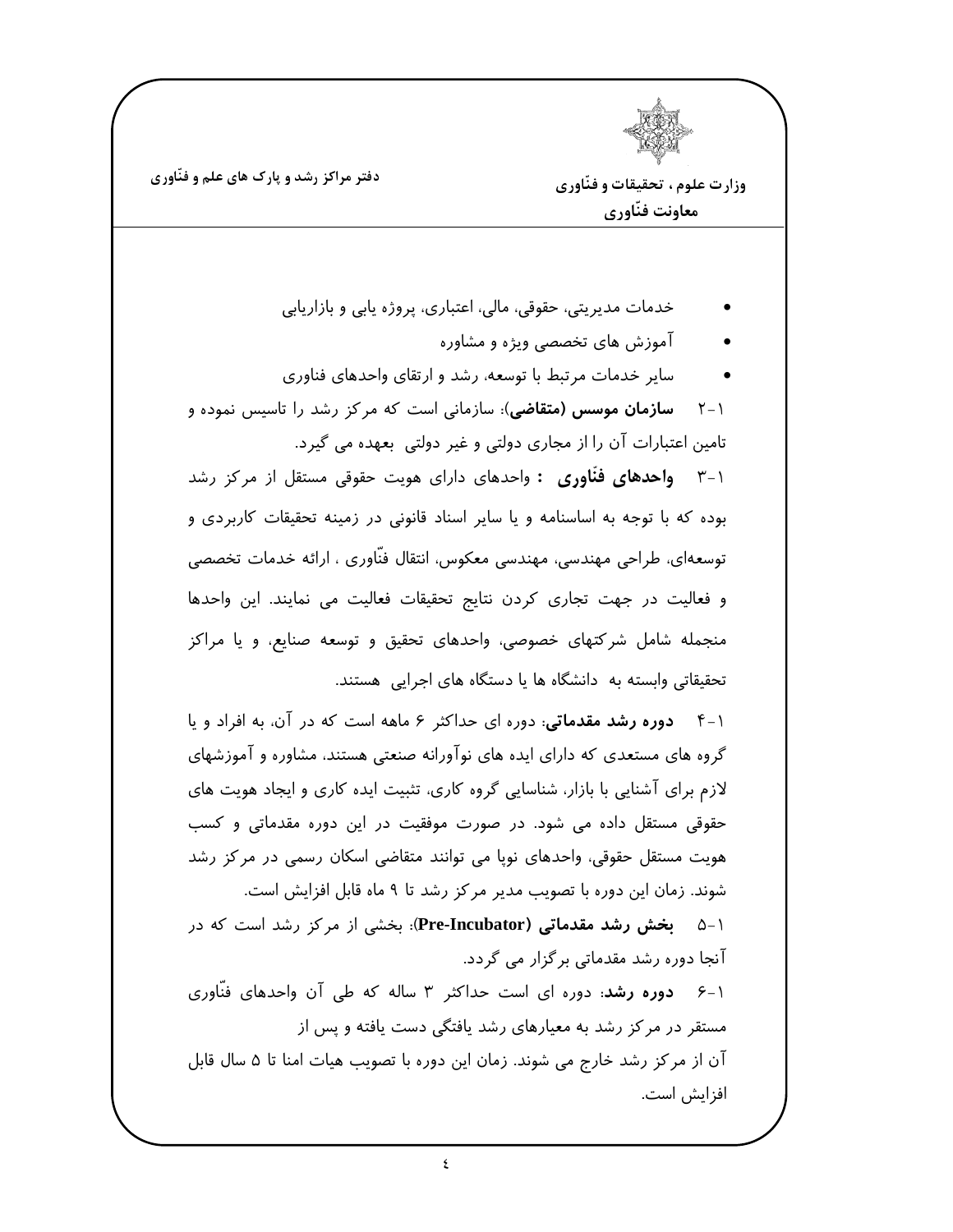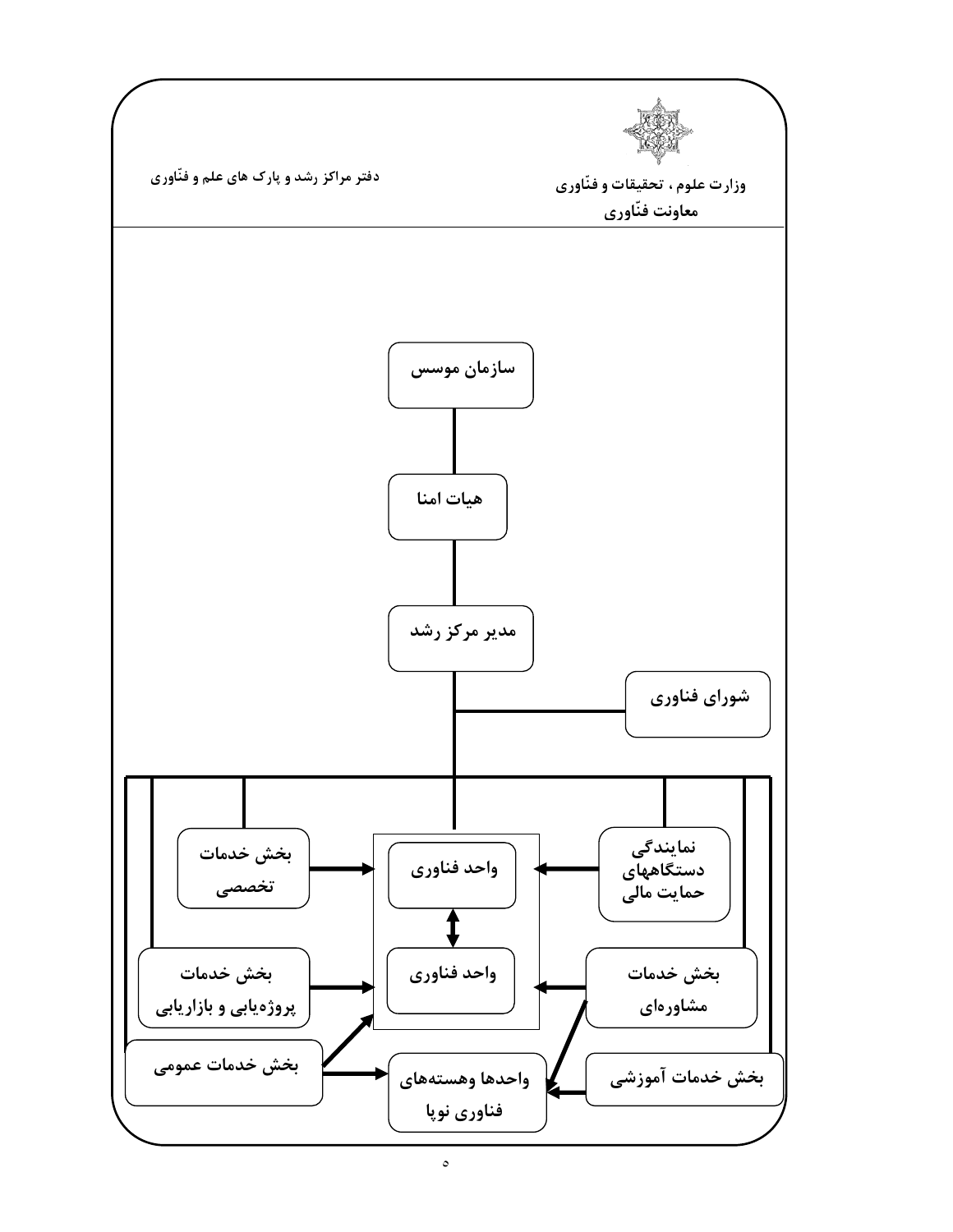وزارت علوم ، تحقیقات و فنّاوری معاونت فنّاوري ساختار و تعاملهای درونی مرکز رشد ماده ٢- اهداف بستر سازی جهت تجاری کردن دستاوردهای تحقیقاتی  $\lambda - \gamma$ ایجاد زمینه کارآفرینی و حمایت از نوآوری و خلاقیت نیروهای محقق جوان  $Y-Y$ کمک به رونق اقتصاد محلی مبتنی بر فنّاوری  $Y-Y$ ایجاد فضای لازم جهت گسترش و رشد واحد های کوچک و متوسط دانش مدار  $F - Y$ و فناور فعال در زمینههای فنّاوری ٢-۵ بستر سازى جهت ايجاد فرصتهاى شغلى مناسب جهت جذب کارآفرینان و دانش آموختگان دانشگاهی در زمینه های فنّاوری ۲-۶٪ تولید و توسعه محصولات و فرآیندهای فنّاوری قابل عرضه به بازار ماده ٣- وظايف حمایت مالی از واحدهای مستقر در مرکز رشد با توجه به فعالیتهای مندرج در  $\mathcal{N}-\mathcal{N}$  $Y-1$ بند ۱ ٣-٢ تلاش براى فراهم آوردن حمايتهاى قانونى جهت تسريع رشد واحدهاى مستقر در مرکز رشد ۳-۳ - ارائه خدمات و مشاورههای مورد نیاز واحدها در راستای تبدیل ایده های نو به محصولات قابل تجاری شدن و تجاری سازی آنها ۴-۳ نظارت بر روند رشد واحدها وتحليل مستمر دستاوردها با هدف افزايش كارائى مرکز رشد ۳–۵٪ نظارت بر فعالیت های واحدهای فنّاوری در تحقق ایده محوری آنها ۴-۶٪ ایجاد بخش رشد مقدماتی در صورت نیاز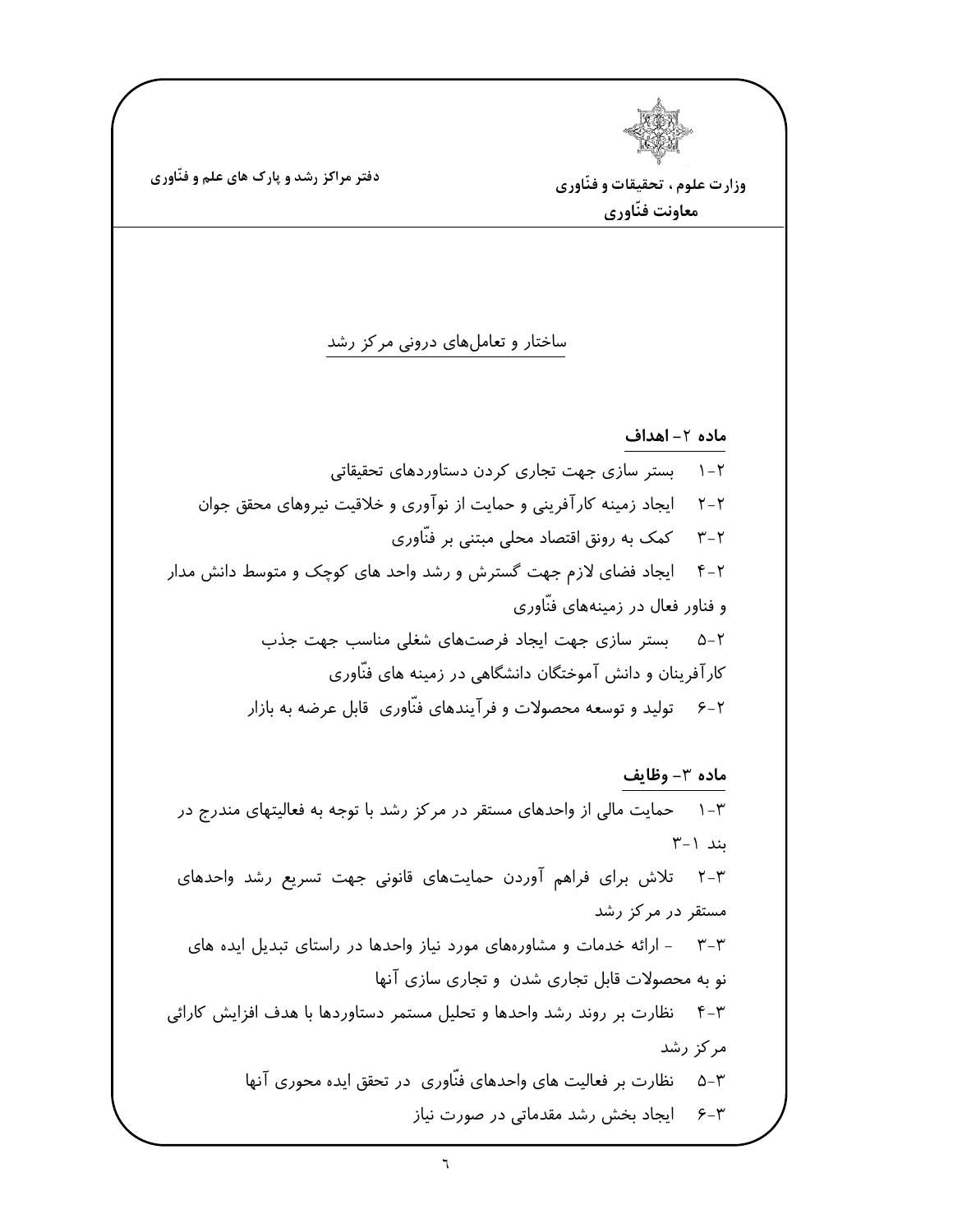$$
\begin{array}{c}\n\mathbf{1} \\
\mathbf{1} \\
\mathbf{1} \\
\mathbf{1} \\
\mathbf{1} \\
\mathbf{1} \\
\mathbf{1} \\
\mathbf{1} \\
\mathbf{1} \\
\mathbf{1} \\
\mathbf{1} \\
\mathbf{1} \\
\mathbf{1} \\
\mathbf{1} \\
\mathbf{1} \\
\mathbf{1} \\
\mathbf{1} \\
\mathbf{1} \\
\mathbf{1} \\
\mathbf{1} \\
\mathbf{1} \\
\mathbf{1} \\
\mathbf{1} \\
\mathbf{1} \\
\mathbf{1} \\
\mathbf{1} \\
\mathbf{1} \\
\mathbf{1} \\
\mathbf{1} \\
\mathbf{1} \\
\mathbf{1} \\
\mathbf{1} \\
\mathbf{1} \\
\mathbf{1} \\
\mathbf{1} \\
\mathbf{1} \\
\mathbf{1} \\
\mathbf{1} \\
\mathbf{1} \\
\mathbf{1} \\
\mathbf{1} \\
\mathbf{1} \\
\mathbf{1} \\
\mathbf{1} \\
\mathbf{1} \\
\mathbf{1} \\
\mathbf{1} \\
\mathbf{1} \\
\mathbf{1} \\
\mathbf{1} \\
\mathbf{1} \\
\mathbf{1} \\
\mathbf{1} \\
\mathbf{1} \\
\mathbf{1} \\
\mathbf{1} \\
\mathbf{1} \\
\mathbf{1} \\
\mathbf{1} \\
\mathbf{1} \\
\mathbf{1} \\
\mathbf{1} \\
\mathbf{1} \\
\mathbf{1} \\
\mathbf{1} \\
\mathbf{1} \\
\mathbf{1} \\
\mathbf{1} \\
\mathbf{1} \\
\mathbf{1} \\
\mathbf{1} \\
\mathbf{1} \\
\mathbf{1} \\
\mathbf{1} \\
\mathbf{1} \\
\mathbf{1} \\
\mathbf{1} \\
\mathbf{1} \\
\mathbf{1} \\
\mathbf{1} \\
\mathbf{1} \\
\mathbf{1} \\
\mathbf{1} \\
\mathbf{1} \\
\mathbf{1} \\
\mathbf{1} \\
\mathbf{1} \\
\mathbf{1} \\
\mathbf{1} \\
\mathbf{1} \\
\mathbf{1} \\
\mathbf{1} \\
\mathbf{1} \\
\mathbf{1} \\
\mathbf{1} \\
\mathbf{1} \\
\mathbf{1} \\
\mathbf{1} \\
\mathbf{1} \\
\mathbf{1} \\
\mathbf{1} \\
\mathbf{1} \\
\mathbf{1} \\
\mathbf{1} \\
\mathbf{1} \\
\mathbf{1} \\
\mathbf{1} \\
\mathbf
$$

وزارت علوم ، تحقیقات و فنّاوری معاونت فنّاوري

۵–۵ مشاورین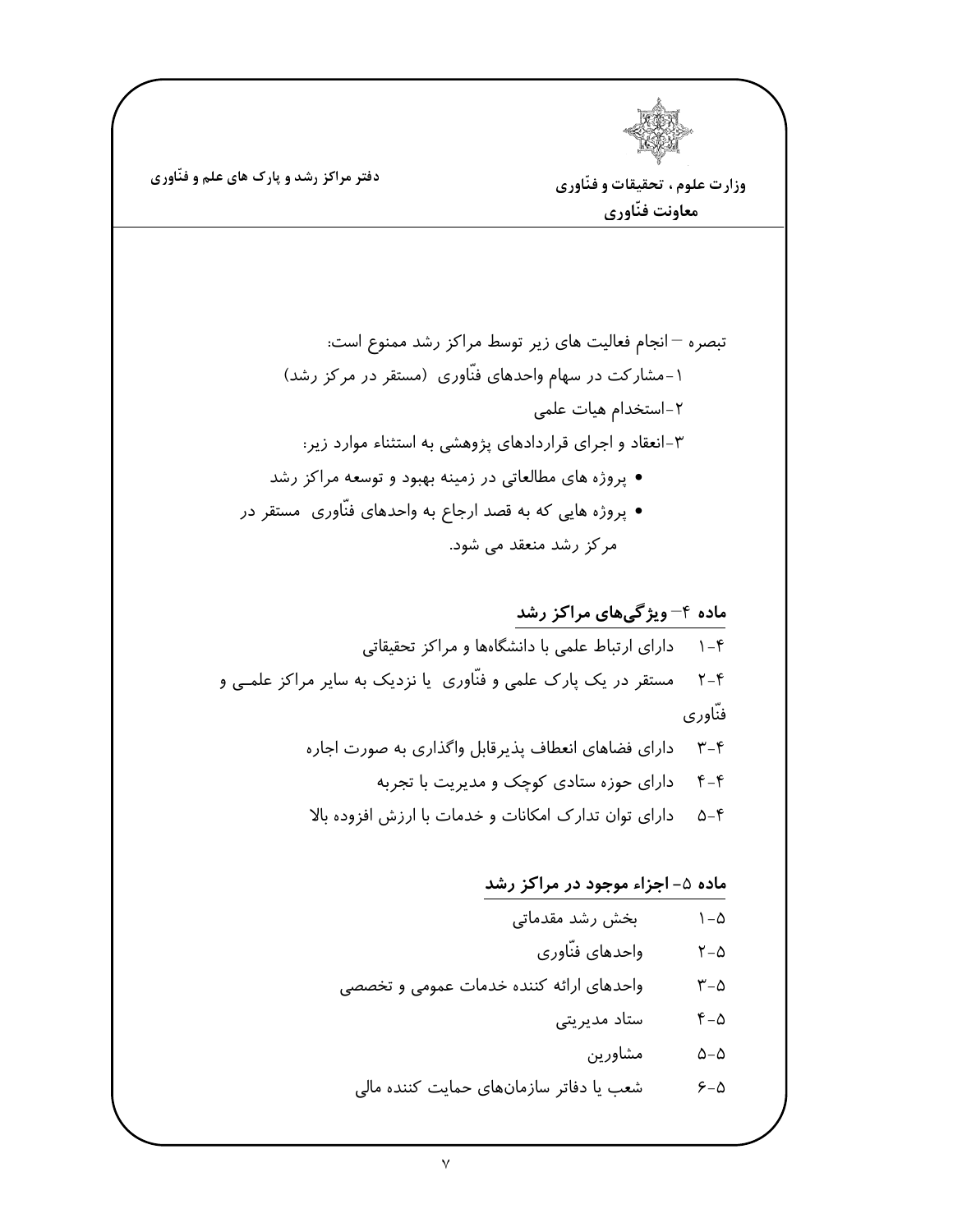دفتر مراکز رشد و پارک های علم و فنّاوری وزارت علوم ، تحقیقات و فنّاوری معاونت فنّاوري ماده ۶– معیارهای تاسیس مراکز رشد برای ایجاد یک مرکز رشد، معیارها و شرایط زیر تعیین کننده خواهد بود: ۶-۱ فضای فیزیکی: فضای فیزیکی اولیه برای راه اندازی مرکز به مساحت حداقل ۱۵۰۰ مترمربع است که جهت موارد زیر مورد استفاده قرار می گیرد: استقرار حداقل ۱۰ واحد فنّاوری (جداقل ۸۰۰ متر مربع) استقرار مجموعههای خدماتی استقرار حوزه ستادى  $\bullet$ تخصيص فضاهاى عمومى تخصیص فضاهای کارگاهی و آزمایشگاهی ۶-۲ تاسیسات پایه: حداقل تاسیسات پایه مرکز رشد عبارتست از: آب، برق، گاز، تلفن، شبکه ۶-۳ سرمایه اولیه: حداقل سرمایه اولیه مورد نیاز برای ایجاد مرکز رشد واحدهای فنّاوری ِ در دو سال اولیه عبارتست از سرمایه لازم برای: ارائه خدمات عمومی به ۱۰ واحد فنّاوری  $\bullet$ حمایت از ایدههای محوری ۱۰ واحد فنّاوری  $\bullet$ ارائه خدمات تخصصی و فنی پایه  $\bullet$ تامین سیستم ستادی و مدیریتی  $\bullet$ ۶-۴ ویژگیهای منطقه: شرایط و توان منطقه برای تاسیس مرکز رشد واحدهای فنّاوری عبارتست از. وجود دانشگاه یا مراکز آموزش عالی توانمند وجود امكانات تخصصى متناسب با زمينه فعاليت مركز رشدتوان بالفعل و یا بالقوه صنعتی و اقتصادی منطقه برای فعالیت کارآفرینان وجود تقاضا و نیاز از جانب بخشهای تولیدی و صنعتی برای تحقیقات توسعهای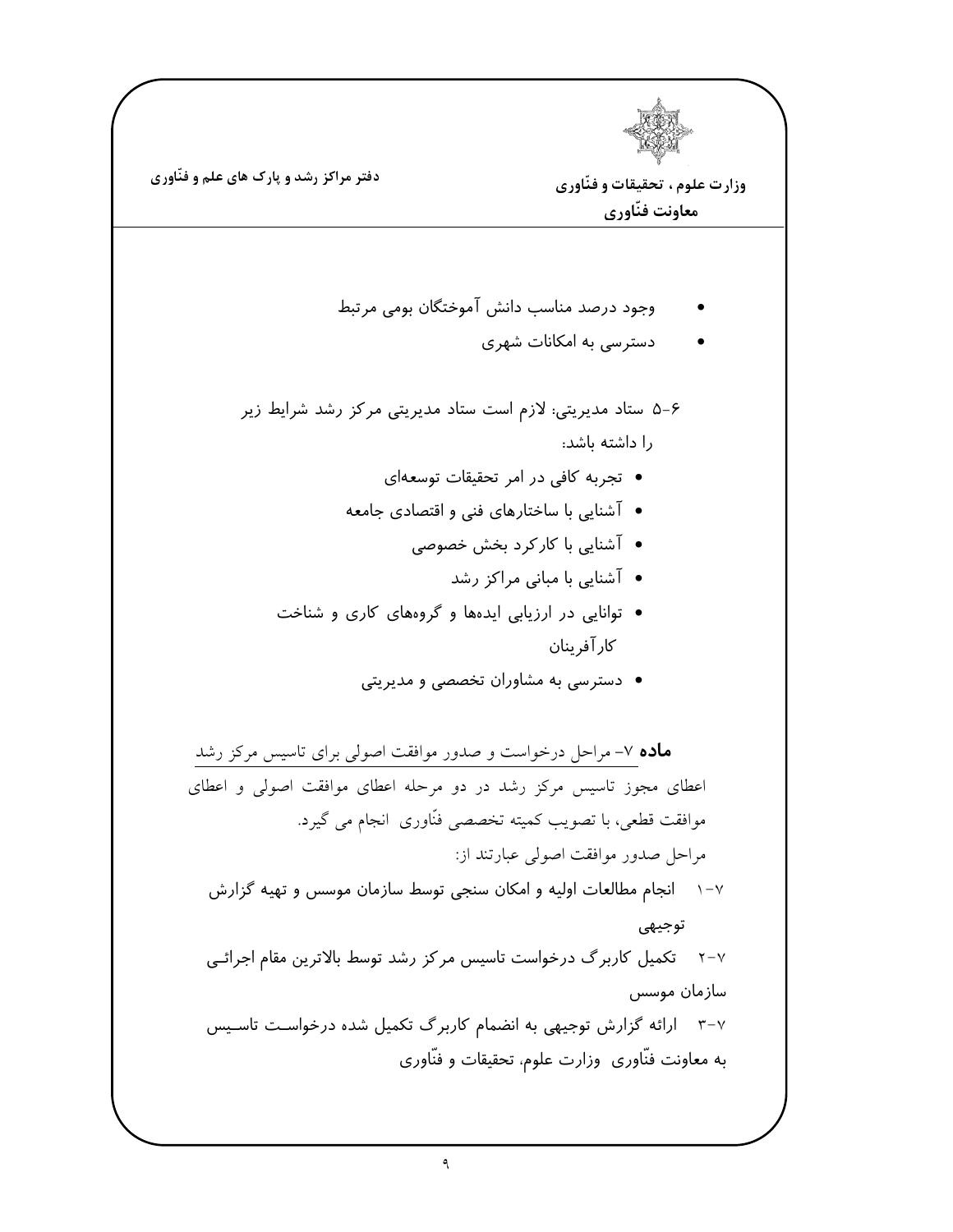

وزارت علوم ، تحقیقات و فنّاوری معاونت فنّاوري

٤-٢ أرزيابي تقاضا وجمع بندى نظرها براسـاس دسـتورالعمل صـدور موافقـت اصولی توسط هیات ارزیابی مستقر در معاونت فنّاوری وزارت علوم، تحقیقـات و فنّاوری ، طی دو مرحله مقدماتی و نهائی و در محدوده زمانی حداکثر ۴ ماهه ۷–۰٪ اعلام نتیجه بررسی به سازمان موسس و در صورت تاییــد، صــدور مجــوز تاسیس (موافقت اصـولی) از طـرف معاونـت فنّـاوری وزارت علـوم، تحقیقـات و فنّاوري

تبصره <sup>—</sup> مدت اعتبار موافقت های اصولی صادره حداکثر سه سال خواهد بود و متقاضیان لازم است بلافاصله پس از اخذ موافقت اصولی نسبت به احراز تدريجي شرايط لازم جهت اخذ موافقت قطعي (مندرج در ماده ٨) اقدام نمایند، بدیهی است که در صورت عدم احراز شرایط صدور موافقت قطعی در زمان مقرر، موافقت اصولی لغو خواهد گردید.

ماده ۸– وظایف سازمان موسس پس از اخذ موافقت اصولی دارندگان موافقت اصولی جهت احراز شرائط لازم برای اخذ موافقت قطعی، لازم است بلافاصله يس از دريافت موافقت اصولى نسبت به انجام موارد زير اقدام نمايند: ٨-١ تنظيم و پيشنهاد اساسنامه مركز رشد ظرف مدت ٣ ماه جهت تصويب در گروہ کار تخصصی فنّاوری ۸-۲ تنظیم و ارائه برنامه ۳ ساله مرکز رشد به معاونت فنّـاوری وزارت علـوم، تحقیفات و فنّاوری جهت بررسی، حداکثر پس از ســه مــاه ، شــامل بخــش هــای آماده سازی ساختمان، راه اندازی سیستم ارائه خدمات، پذیرش و استقرار واحد ها و نظام ارزیابی واحدها در قالب کاربرگ های پیش بینی شده ۸-۳ پیش بینی منابع مالی مستمر (دولتی و غیردولتی) برای ادامه فعالیت هـای مرکز رشد ۴-۸ راه اندازی مجموعه های ستادی و خدماتی مطابق برنامه مصوب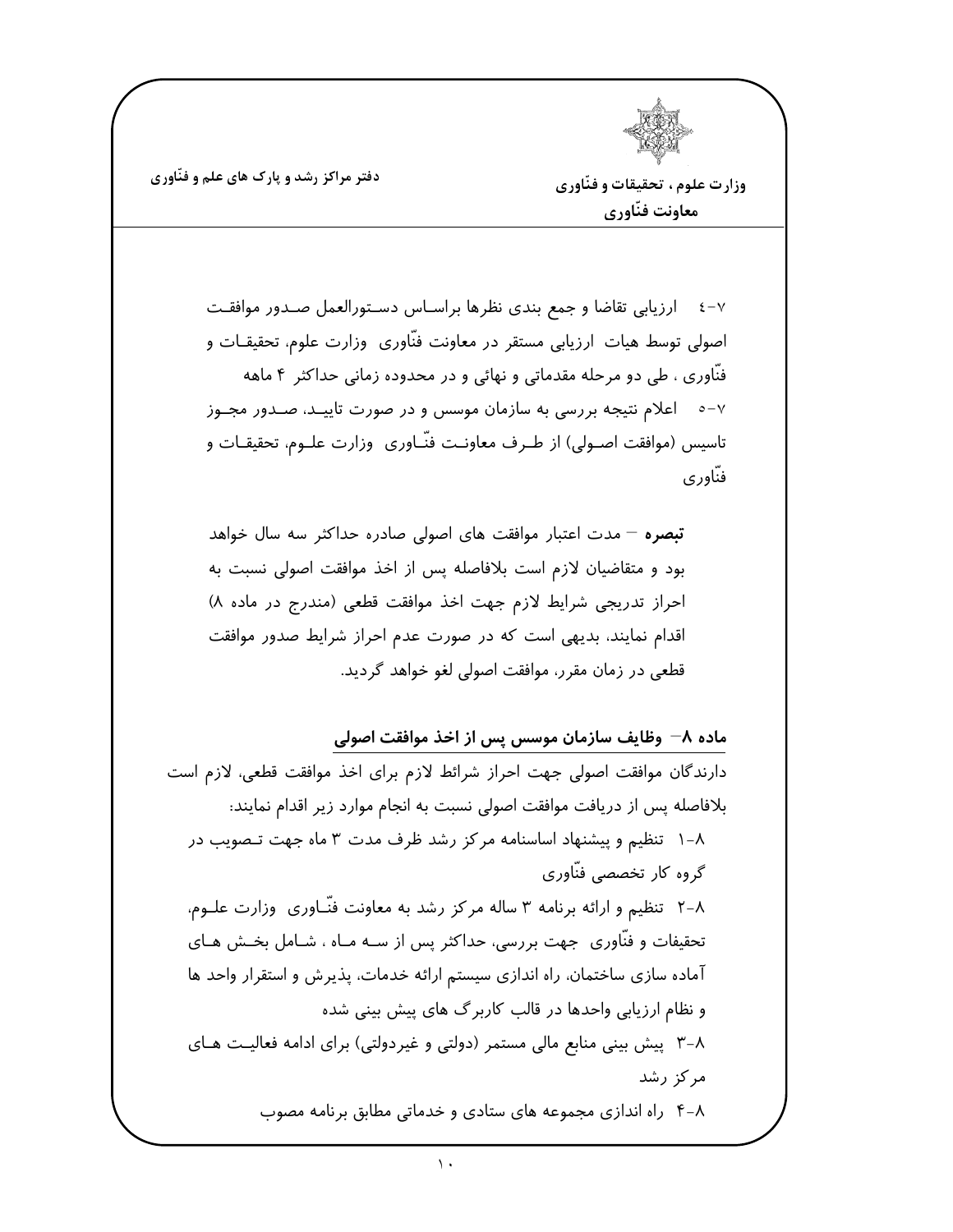وزارت علوم ، تحقيقات و فنّاوري معاونت فنّاوري

<mark>تبصره</mark> - برای درخواست موافقت قطعی، مجموعه هـای سـتادی و خــدماتی بایــد حداقل ۱۸ ماه کارکرد عملی داشته باشند. ۸−۵ یذیرش و استقرار واحدهای فنّاوری برگزیده و هدایت و نظارت بـر رشـد آنها تبصره– برای درخواست موافقت قطعی، لازم است واحدهای فنّـاوری ۖمـستقر در مر کز رشد حداقل ۱۲ ماه فعالیت داشته باشند. ۰۸–۶ ارائه گزارش عملکرد مرکز رشد و واحدهای مستقر در دوره های ۶ ماهـه به معاونت فنَّاوري ۖ وزارت علوم، تحقيقــات و فنَّــاوري ۖ جهــت ارزيــابي در قالــب کاربر گ های پیش بینی شده **تبصره**– ضوابط ارزیابی دوره ای فعالیتهای مراکز رشد توسط معاونت فنّـاوری وزارت علوم، تحقیقات و فنّاوری تهیه و به تصویب کمیتــه تخصـصی فنّــاوری خواهد رسيد.

ماده ۹– مراحل درخواست و صدور موافقت قطعی

۹–۱ ارائه تقاضای تبدیل موافقت اصولی به موافقت قطعی از سوی بالاترین مقام اجرائی سازمان موسس به معاونت فنّاوری وزارت علوم، تحقیقات و فنّاوری به همراه کلیه مدارک لازم در قالب کاربرگ های پیش بینی شده

٩-٢ ارزيابي تقاضاي تبديل موافقت اصولى به موافقت قطعى براساس دستورالعمل مصوب كميته تخصصي فنّاوري توسط هيئت ارزيابي مستقر در معاونت فنَّاوری وزارت علوم، تحقیقات و فنَّاوری در محدوده زمانی حداکثر ۴ ماهه

تبصره- کلیه مراکز رشد پس از دریافت موافقت قطعی نیز، توسط معاونت فنَّاوری ۖ وزارت علوم، تحقیقات و فنَّاوری ۖ مورد ارزیابی دوره ای قرا ر می گیرند، نتایج این ارزیابی ها در صورت مثبت نبودن عملکرد مرکز رشد می تواند منجر به لغو موافقت قطعي گردد.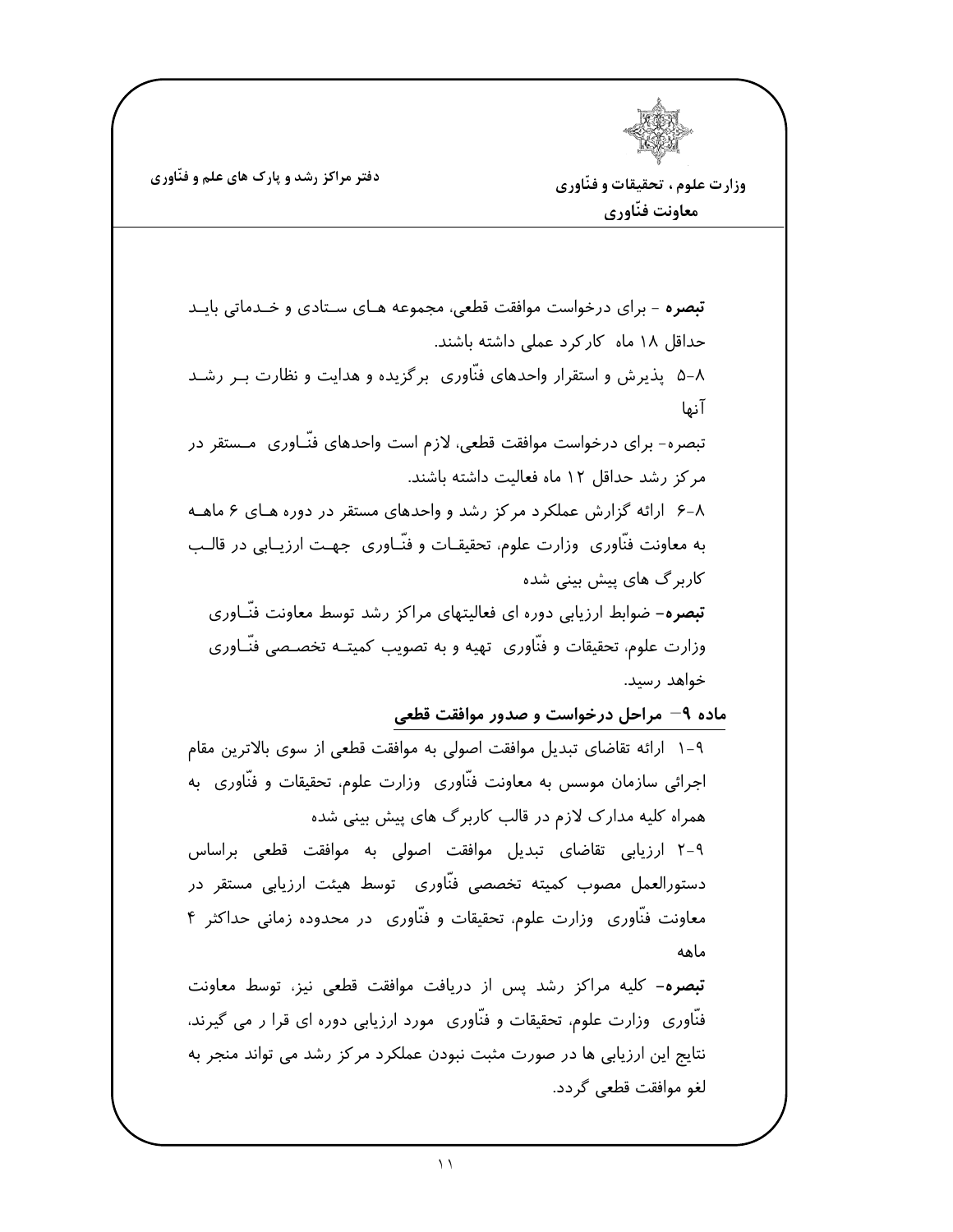وزارت علوم ، تحقیقات و فنّاوری معاونت فنّاوري

ماده ۱۰- این آیین نامه در ۱۰ ماده و ۵ تبصره در تاریخ ۸۱/۱۲/۱۷ در شورای گسترش آموزش عالی به تصویب رسید.

> اساسنامه مراكز رشد واحدهاى فنّاورى

> > ماده ۱– تعاریف

۱-۱ مرکز رشد: مرکزی است تحت مدیریت متخصصین حرفه ای که با ارائه خدمات حمایتی از ایجاد و توسعه حرفههای جدید توسط کارآفرینانی که در قالب واحدهای نوپای فعال در زمینه های مختلف منتهی به فنّاوری ِ متشکل شده اند و اهداف اقتصادی مبتنی بر دانش و فن دارند، پشتیبانی می کند. این خدمات شامل موارد زیر است:

- تامين محل كار (به صورت اجاره)
- خدمات آزمایشگاهی، کارگاهی واطلاع رسانی
- خدمات مديريتي، حقوقي، مالي، اعتباري، پروژه پايي و بازاريابي
	- آموزش های تخصصی ویژه و مشاوره
- سایر خدمات مرتبط با توسعه، رشد و ارتقای واحدهای فناوری

۱–۲ **سازمان موسس (متقاضی**): سازمانی است که مرکز رشد را تاسیس نموده و تامین اعتبارات آن را از مجاری دولتی و غیر دولتی بعهده می گیرد.

۱–۳ و**احدهای فنّاوری :** واحدهای دارای هویت حقوقی مستقل از مرکز رشد بوده که با توجه به اساسنامه و یا سایر اسناد قانونی در زمینه تحقیقات کاربردی و توسعهای، طراحی مهندسی، مهندسی معکوس، انتقال فنّاوری ، ارائه خدمات تخصصی و فعالیت در جهت تجاری کردن نتایج تحقیقات فعالیت می نمایند. این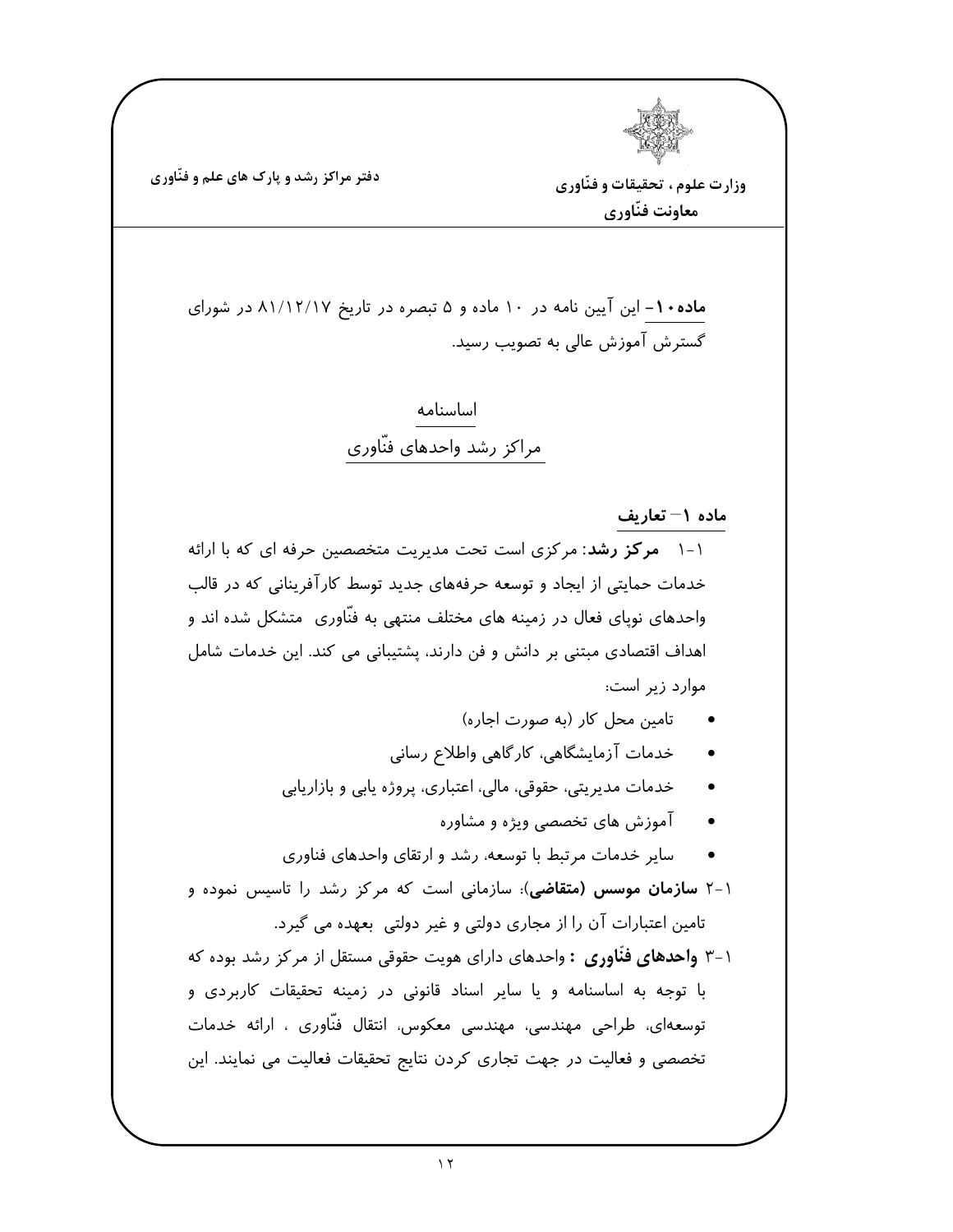وزارت علوم ، تحقيقات و فنّاوري معاونت فنّاوري

واحدها منجمله شامل شركتهاى خصوصى، واحدهاى تحقيق و توسعه صنايع، ويا مراکز تحقیقاتی وابسته به دانشگاه ها یا دستگاه های اجرایی هستند. ۱-۴ دوره رشد مقدماتی: دوره ای حداکثر ۶ ماهه است که در آن، به افراد و یا گروه های مستعدی که دارای ایده های نوآورانه صنعتی هستند، مشاوره و آموزشهای لازم برای آشنایی با بازار، شناسایی گروه کاری، تثبیت ایده کاری و ایجاد هویت های حقوقی مستقل داده می شود. در صورت موفقیت در این دوره مقدماتی و کسب هویت مستقل حقوقی، واحدهای نوپا می توانند متقاضی اسکان رسمی در مرکز رشد شوند. زمان این دوره با تصویب مدیر مرکز رشد تا ۹ ماه قابل افزایش است. ۱-۵ بخش رشد مقدماتی (Pre-Incubator): بخشی از مرکز رشد است که در آنجا دوره رشد مقدماتی بر گزار می گردد.

۱–۶ **دوره رشد**. دوره ای است حداکثر ۳ ساله که طی آن واحدهای فنّاوری مستقر در مرکز رشد به معیارهای رشد یافتگی دست یافته و پس از

آن از مرکز رشد خارج می شوند. زمان این دوره با تصویب هیات امنا تا ۵ سال قابل افزايش است.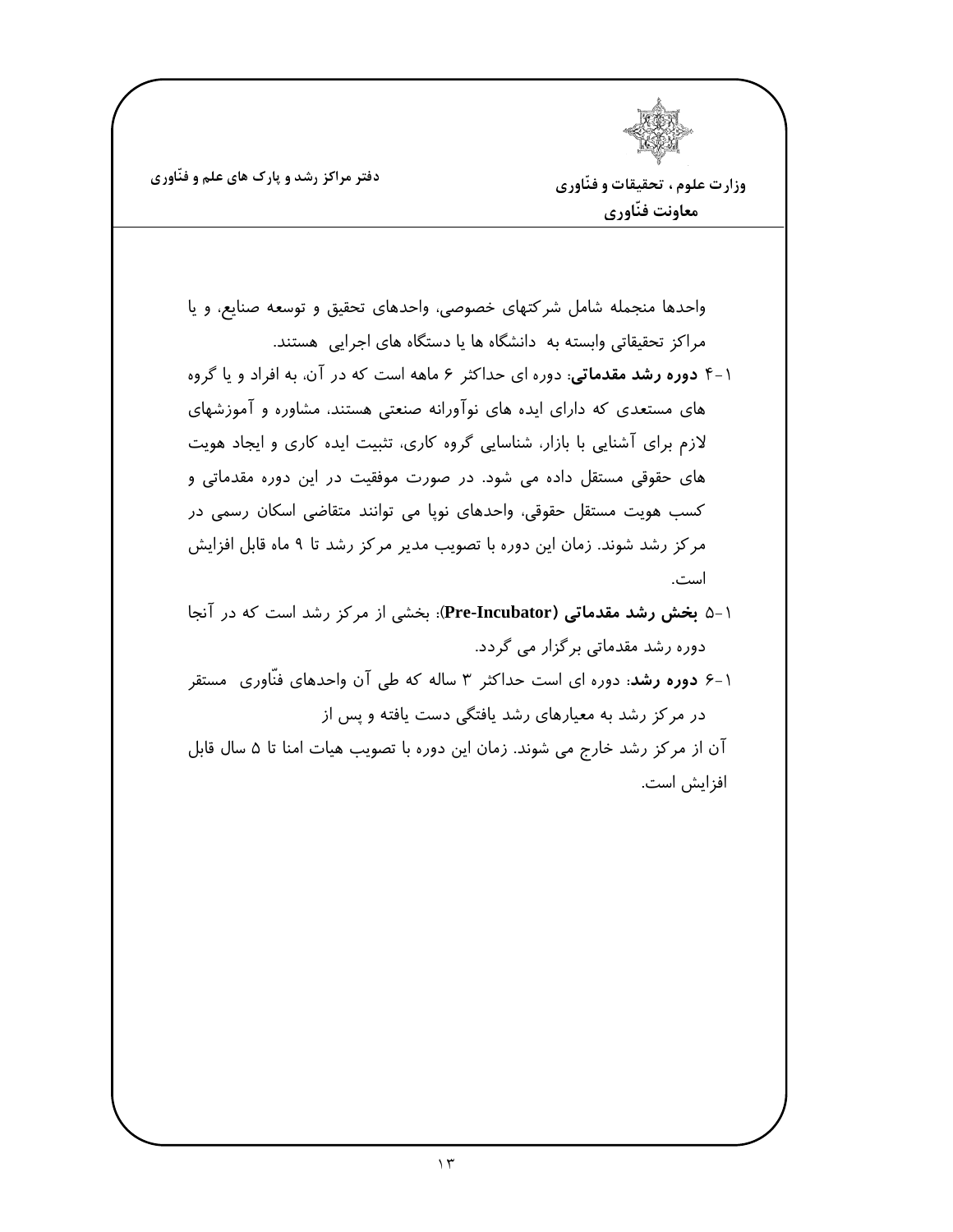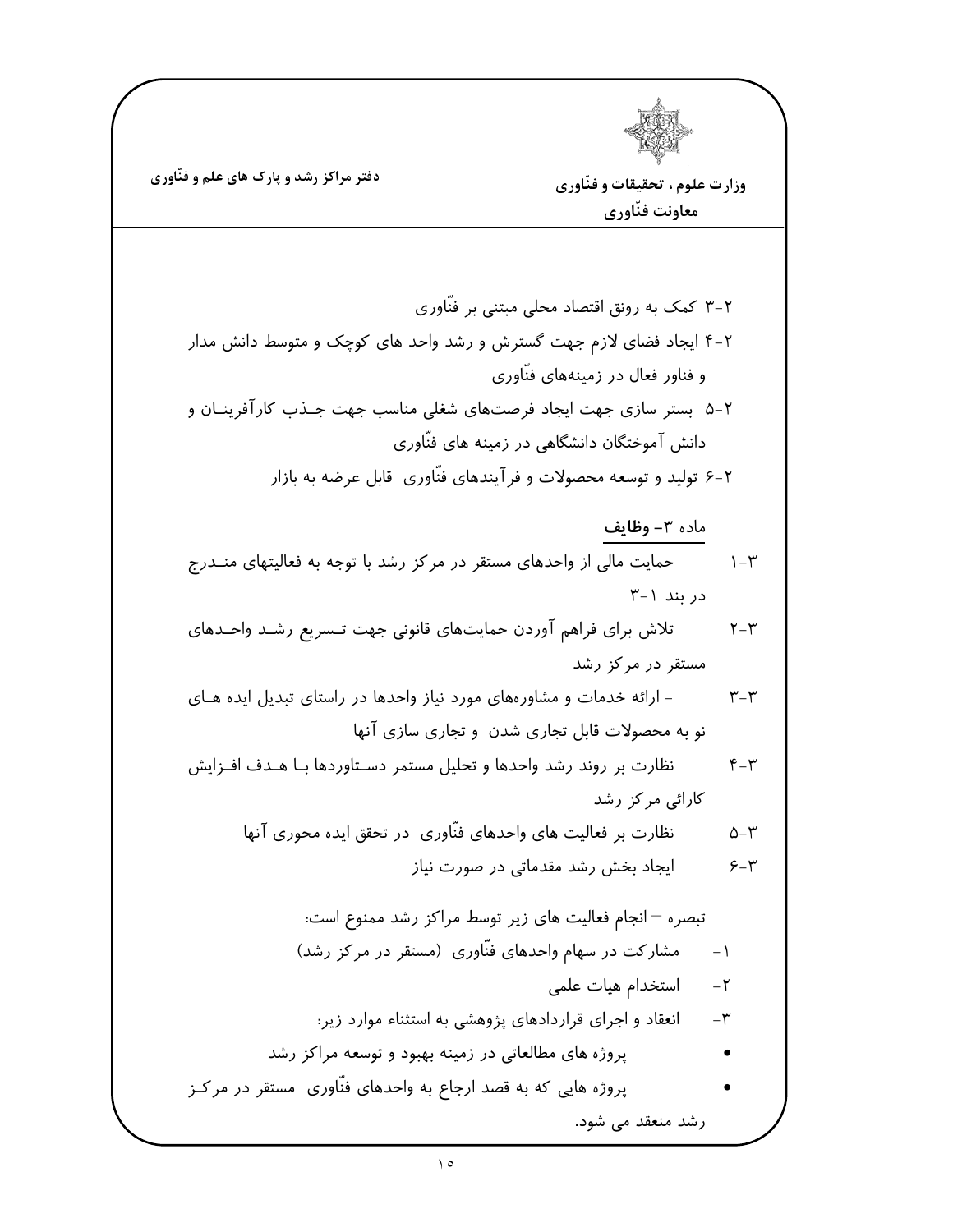وزارت علوم ، تحقيقات و فنّاوري معاونت فنّاوري

ماده ۴ - ارکان مرکز رشد ۴-۱ سازمان موسس ٢–٢ هيات امنا ۴-۳ مدیر مرکز رشد ۴-۴ شورای مرکز رشد

## ماده ۵ - هیات امنا

هیات امنای مراکز رشد براساس قانون تشکیل هیات های امنا ایجاد می گردد. تبصره – چنانچه سازمان موسس دارای هیات امنا باشد، هیات امنای مرکز رشـد همان هیات امنای سازمان موسس خواهد بود.

## ماده ۶ – وظائف و اختیارات هیات امنا

وظائف و اختیارات هیات امنا مطابق با قانون تشکیل هیات های امنا دانشگاه ها و موسسه های آموزش عالی و پژوهشی مصوب جلسه های ۱۸۱ و ۱۸۳ مـورخ ۹ ۱۳۷۶/۱۲/۲۳ شورای عالی انقلاب فرهنگی و اصلاحیه هـای بعـدی آن  $\overline{9}$ خواهد بود.

## ماده ۷ – وظایف مدیر مرکز رشد

اداره کلیه امور مرکز رشد برطبق اساسنامه و مصوبههای هیات امنا  $\lambda - \gamma$ تهیه و تنظیم بودجه سالانه و ارائه به شورای مرکز رشد  $Y-Y$ نظارت بر فعالیت واحدهای فنّـاوری مـستقر در مرکـز رشـد بـرای حـصول  $Y-Y$ اطمینان از انطباق فعالیتها با اهداف پیش بینی شده ایجاد زمینههای لازم برای ارتقاء و توسعه واحدهای فنّاوری  $Y-Y$ برنامه ریزی و اتخاذ تدابیر لازم در تامین بودجه و تقویت بنیه مـالی و جـذب  $\Delta - Y$ امکانات برای مرکز رشد